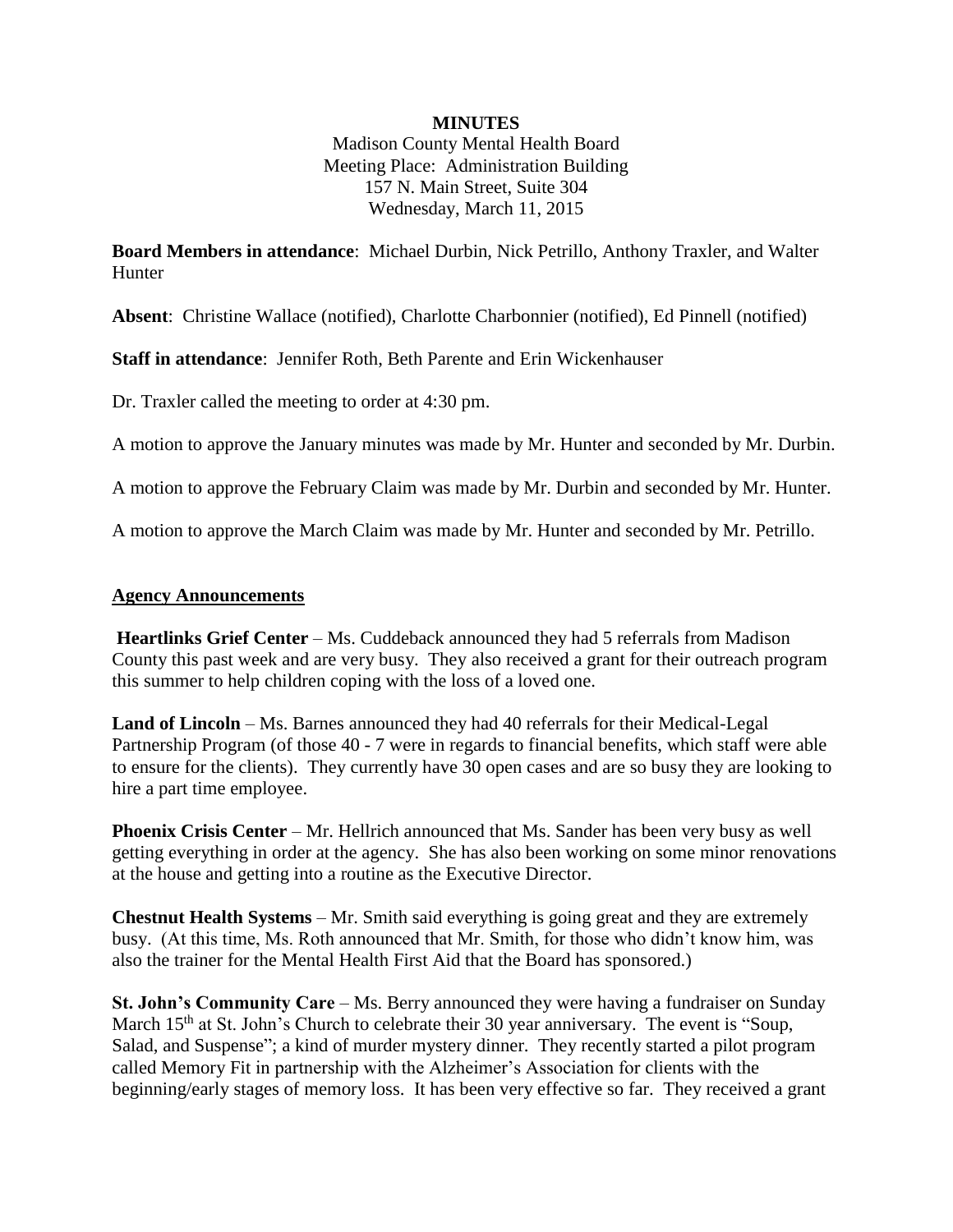from the Lutheran Foundation for the Edwardsville Adult Day Program. The agency has also started a dementia support group at Meridian Village per their request.

**Epilepsy Foundation** – Ms. Becker announced the Governor's proposed budget would cut the Epilepsy Grant completely. The agency continues going into schools to educate the nurses on epilepsy. Camp Roehr will be held June 14-19. Ms. Becker also announced that she will be retiring on June  $30<sup>th</sup>$ .

**Catholic Charities** – Ms. Harris announced they just began hosting a parenting support/resource group: "Surviving Parenthood 101". Six dates have been set for the group and cover a host of parenting topics such as consistency in parenting and the effects of childhood trauma. The cost is \$10 per person per session and they will offer a sliding fee scale and scholarships. This is for anyone in the parent role. The agency is also hosting a dinner, dance fundraiser on April  $11<sup>th</sup>$ .

**Team Illinois Youth Police Camp** – Ms. Voytas explained that the Team IL Youth Police Camp is a residential camp for teenagers who are at risk for drugs, gangs, violence and other societal pressures. The camp is based on a military model of discipline and includes paramilitary drills, physical fitness exercises and skills. The camp engages police officers, military personnel, and social service agencies.

**Special Olympics** – Mr. Chris Freimann, the new Area Director at Special Olympics, Area 12 announced their spring games will be May 2<sup>nd</sup> at SIUE, Korte Stadium. Approximately 845 individuals in Madison County participate in local area events with almost 300 advancing to state level competitions and beyond. Mr. Freimann welcomed everyone to come out and cheer the athletes on.

**William Bedell ARC** - Mr. Rollins announced that all is going well at the agency and that he had participated in the recent Polar Plunge event benefitting Special Olympics. They had their annual meeting/luncheon on Wednesday at Julia's Banquet Center in East Alton and it went very well.

**Madison County Child Advocacy Center**– Ms. Cohan announced that they are currently very busy putting together their 4<sup>th</sup> Annual Kids Health, Safety and Activity Fair to be held April 18<sup>th</sup> at Alton Square Mall. Ms. Cohan also announced that April is Child Abuse Prevention Month and the kick off for this event will be Wednesday, April 1<sup>st</sup> at 10:00 at the Madison County Administration Building.

**Alzheimer's Association** – Ms. Rohlfs-Young thanked the Board for considering their annual financial request and our ongoing commitment to providing their services to the residents of Madison County.

**Call for Help** – Ms. Stratman announced they have begun working with Police Departments and States Attorney's Offices on how to get sexual assault victims connected with services. April is Sexual Assault Awareness Month and the agency has been partnering with the Belleville News Democrat on getting the word out.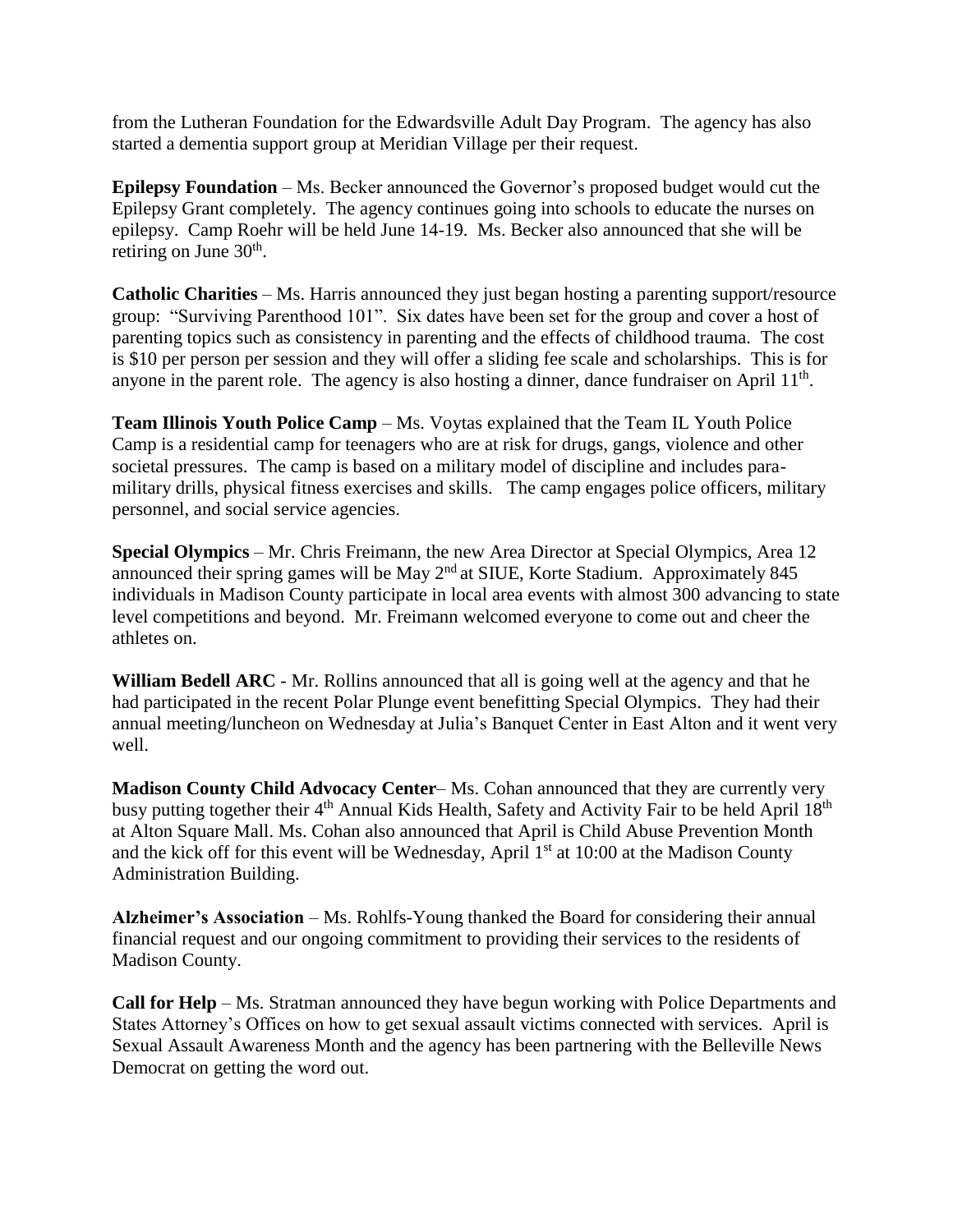**New Opportunities** – Ms. Winte announced they have partnered with a St. Louis wholesale florist to buy at a greatly reduced rate, ready to die flowers and then turning the blooms into potpourri. They are also trying to start a laundry service targeting SIUE college students. They are hosting a mouse races fundraiser on March 21<sup>st</sup> at the Madison Amvets.

## **Financial Requests**

#### Administrative Budget

Ms. Roth is requesting approval of payment in the amount of \$7,852.00 to be made for the 2015 annual membership dues with the Association of Community Mental Health Authorities of Illinois. A motion to approve \$7,852.00 for the annual membership dues was made by Mr. Petrillo and seconded by Mr. Hunter.

#### System Development

Chestnut Health Systems is requesting \$6,000.00 to provide two Youth Mental Health First Aid Trainings to be held during the next several months. A motion to approve \$6,000.00 for the trainings was made by Mr. Durbin and seconded by Mr. Hunter.

The Epilepsy Foundation of Greater Southern IL is requesting \$2,500.00 in support of their annual Camp Roehr (residential) to be held June 14-19 for children diagnosed with epilepsy. A motion to approve \$2,500.00 for the camp was made by Mr. Petrillo and seconded by Mr. Durbin.

The Team Illinois Youth Police Camp Committee (ISP) is requesting \$2,500.00 in support of their annual (residential) Youth Police Camp to be held at Principia College this summer. A motion to approve \$2,500.00 for the camp was made by Mr. Petrillo and seconded by Mr. Hunter.

The Madison County Child Advocacy Center is requesting \$1,500.00 in support of their fourth annual Kids Health, Safety and Activity Fair to be held on April 18 at the Alton Square Mall. A motion to approve \$1,500.00 for the Kids Fair was made by Mr. Durbin and seconded by Mr. Petrillo.

The Alzheimer's Association is requesting \$10,000.00 in support of their 2015 community and consumer education programs, 24/7 helpline, care consultation services and healthcare outreach programs provided to Madison County residents. A motion to approve \$10,000.00 for these services was made by Mr. Hunter and seconded by Mr. Durbin.

Special Olympics Southwestern Area 12 is requesting \$5,000.00 in support of expenses incurred for the advancement to state level competitions for the Special Olympics athletes (415) residing in Madison County. A motion to approve \$5,000.00 to support the athletes was made by Mr. Petrillo and seconded by Mr. Durbin.